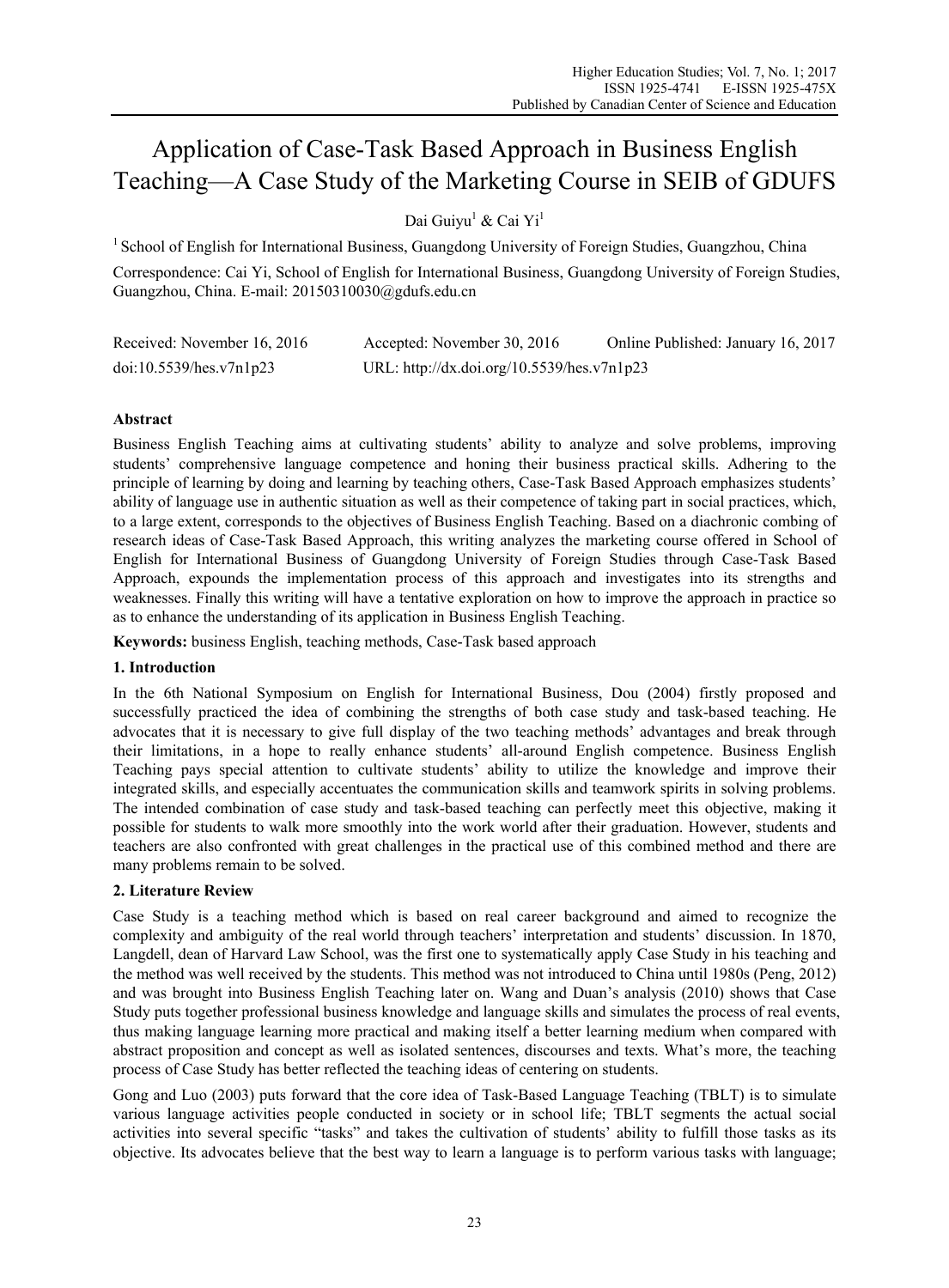when learners are actively applying the targeted language in communication, the language will be acquired in the process naturally.

To sum up, Case-Study Method (CSM) and Task-based Language Teaching (TBLT) share something in common from the theoretical perspective, for example, both of them fall into the category of Communicative Teaching Method, abide by student-centered language teaching, and emphasize the authenticity of speech and situation. Many scholars have made explorations in this aspect.

However, because Case Study Method (CSM) has an obvious demerit of lacking general explanation of *concepts and theories*, students cannot have a good control of conceptualized knowledge and thus can not apply it properly. TBLT, which explains the basic theories and concepts at first, can somewhat make up for the deficiency of CSM. Jiang (2006) believes that one of the most distinct characteristics of CSM is that it adopts "tasks"; it includes authentic or almost authentic tasks set in the background of real business situations. Wang and Duan (2010) also believed that CSM is the concrete application of TBLT in Business English Teaching; "case" and "task" are basically the same since cases are composed of various tasks and tasks can be reflected as different cases.

CSM and TBLT are inseparable in practical use, and the combination of these two methods is widely recognized. According to the survey of Wang (2014), CMS is the teaching method most welcomed by students, who hope that they could comprehend and digest business knowledge through concrete business cases (or tasks) in class.

# **3. Case-Task Based Approach**

In order to figure out the teaching process of Case-Task Based Approach, this writing will first analyze the teaching process of CSM and TBLT separately.

TBLT will consider three questions when defining teaching activities: 1) how to combine the input of language knowledge with the topic; 2) how to combine the language knowledge accumulation and language skills training with the topic; 3) how to relate the language output with the topic. In this way, the process of TBLT can be summarized as three stages: 1) Pre-Task Preparation; 2) While-Task Process; 3) Post-Task Activity (Luo & Gong, 2003, p. 82).

In the first stage of Pre-Task Preparation, teachers should provide students with new language materials. When inputting those new materials, teachers should stimulate students' imagination, engage them in divergent thinking and motivate them to associate the knowledge with their life experience, thus establishing a kind of connection between the existed knowledge and the new knowledge so as to enhance comprehension and memorizing. The While-Task Process can be sub-divided into two stages: mechanical practice and meaningful practice. The former mainly trains the basic skills, while the latter aims to transform students' cognition of knowledge from the external characteristics to the internal relation. In the Post-Task Activity, students are asked to fulfill a communicative task with the following features: 1) being in a life simulation of language-use environment; 2) there being information gap between the two sides; 3) solving practical problems; 4) giving full play to students' autonomy and creativity (Luo & Gong, 2003, p. 88).

The teaching process of CSM also includes three stages: Case Introduction, Problem Presenting, and Problem Analyzing and Solving. Case Introduction requires the comprehensive application of language skills in describing the situation, involving stylistic knowledge and business language such as narration and description. In presenting the problem, students are asked to analyze the problem in connection with real situation, so as to foster their critical thinking and cultivate their wording and phrasing ability. In analyzing and solving the problem, students need to have group discussions to address the problem cooperatively; in this process, their problem-solving ability will somewhat be improved and they will be much in their elements when entering the business world (Chen, 2013, p. 43).

The teaching processes of CSM and TBLT are indicated as follows: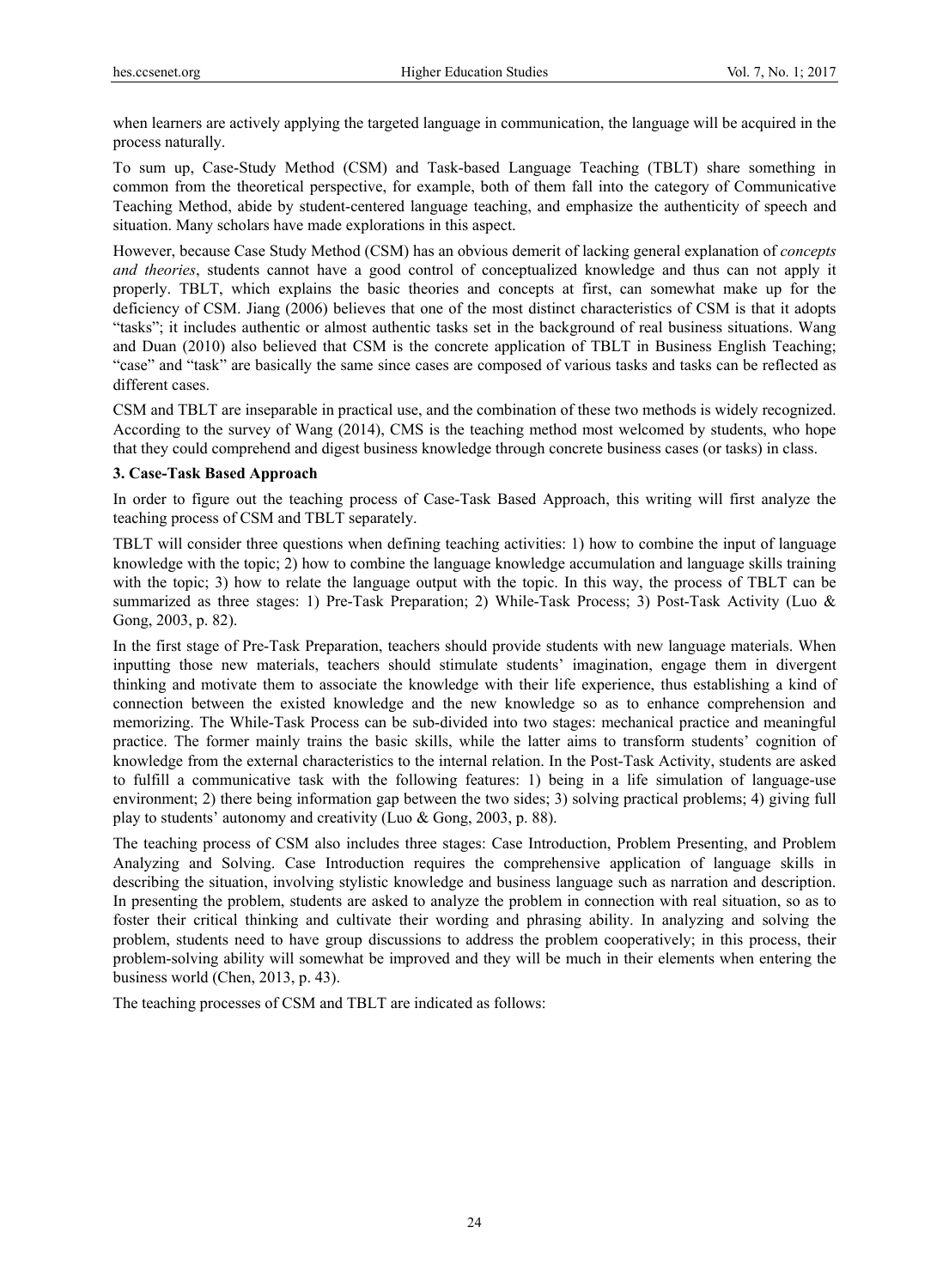

Figure 1. The teaching processes of CSM and TBLT

The flow chart above has integrated the teaching process of CSM and TBLT. As it indicates, each stage of CSM corresponds to one of the three in TBLT. However, in the first stage of TBLT—the Pre-Task Preparation, it is not only an introduction to new cases but also an elucidation of a central topic and relevant concepts and theories, which has made up for the deficient theoretic explanation of CSM. Therefore, Case-Task Based Approach, which synthesizes CSM and TBLT, is more widely applicable. From the above analysis, this writing has a tentative summary of the teaching process of Case-Task Based Approach: 1) Theoretical knowledge preparation; 2) Case preparation; 3) Case analysis; 4) Case presentation; 5) Case summary; 6) Case report writing.

## **4. Case Study: The Application of Case-Task Based Approach in the Marketing Course**

This case study takes as the object the marketing course offered in SEIB of GDUFS since it has given full expression to the application of Case-Task Based Approach. In teaching this course, the teacher firstly explains the theories and concepts relating to the topic and then arranges another teaching period (90mins) to conduct the group project in the form of simulating corporate meetings. The project is arranged as follows: students are divided into four groups; in each case analysis, there will be a host group (each group will have the opportunity to be the host group) and three other supporting groups; each project will only assess the host group while the other three are obliged to participate actively. In the following part, this writing will take one case from the class—*LivLuv's Channel Issues for Yummy Slurps* as an example to analyze the teaching process of Case-Task Based Approach.

## *4.1 Theoretical Knowledge Preparation*

In this stage, the teacher firstly introduces the theoretic knowledge. Only by equipping the students with relevant knowledge can they find a connection between the old and the new and through the interaction of which they can finally build their own schemata of knowledge (Peng, 2012, p. 255). When learning and distinguishing relevant concepts, students should also learn how to use English to express certain technical terms and relate Chinese concepts with corresponding English ones. In this stage, the teacher will explain the theories in English with some accessible and understandable examples in everyday life so as to link theory with practice.

Before analyzing the case of *LivLuv's Channel Issues for Yummy Slurps*, the teacher introduces the main theories and concepts related to Marketing Channels and Supply Chain Management, which goes as follows:

1) Explain why companies use marketing channels and discuss the functions these channels perform;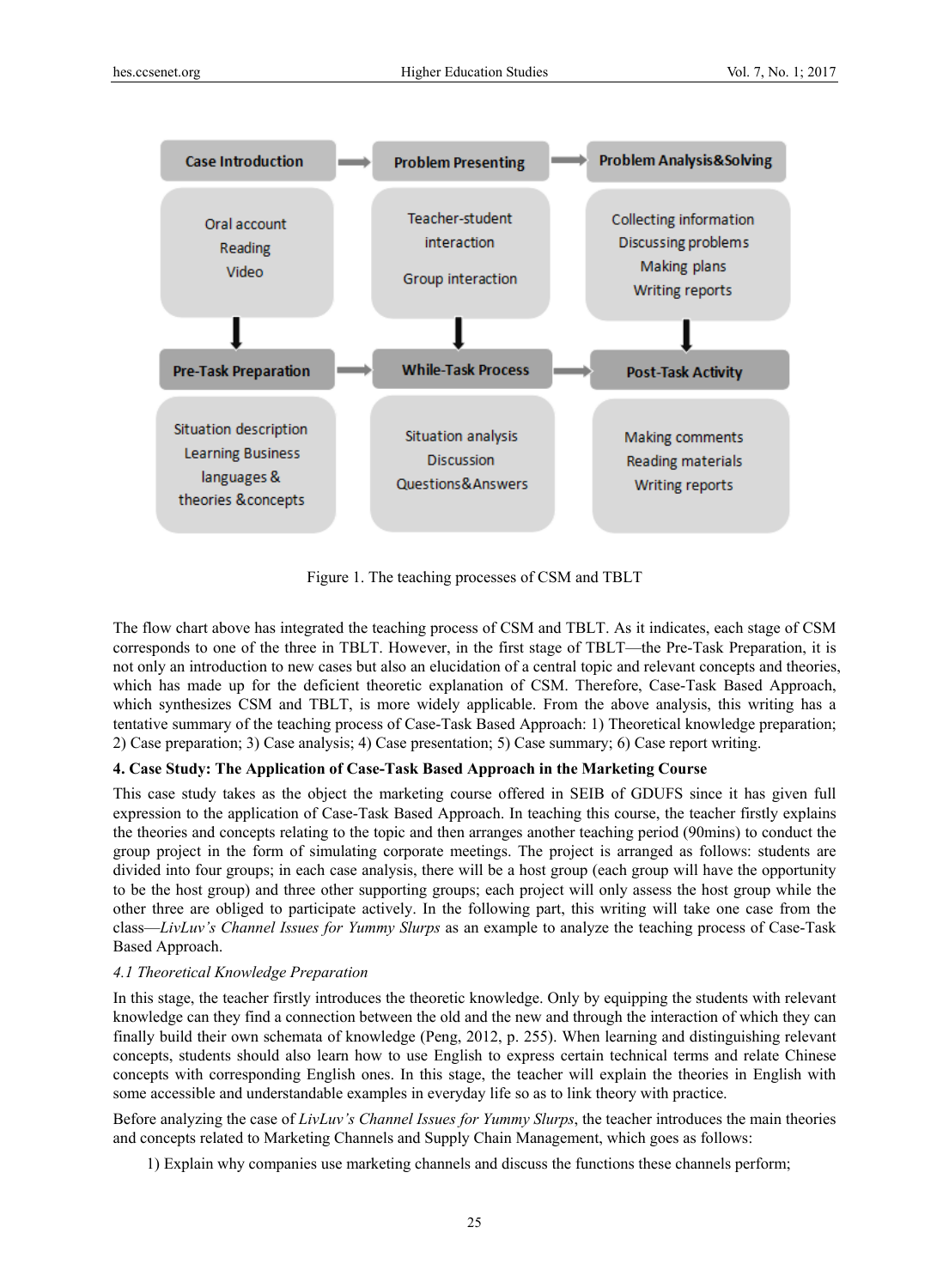- 2) Discuss how channel members interact and how they organize to perform the work of the channel;
- 3) Identify the major channel alternatives open to a company;
- 4) Explain how companies select, motivate, and evaluate channel members;
- 5) Discuss the nature and importance of marketing logistics and integrated supply chain management.

## *4.2 Case Preparation*

After the first step of theoretical knowledge preparation, the teacher will hand out the well-prepared case to students. As CSM indicates, case is the key and core of this teaching method. However, it entails great efforts for the teacher to choose a well-suited one. There being no fixed teaching model of CSM to follow, the teacher should define the subject and scope of the case by himself and control the complexity of the case, leading students into a specific situation in an optimized way and stimulating their curiosity, which will finally be conducive to improve both teacher's and students' performance (Hong, 2016, p. 99).

If the business case is representative, it will be of great help for students who lack business background. However, it requires the teacher to select authentic cases and entwine them with the teaching content. The case that is made up by the teacher is less practical and less compelling (Feng, 2011, p. 580); but if it is authentic, students will involve themselves into the case, which will accordingly drive them to think and reflect (Wang & Duan, 2010, p. 98). Therefore, it would be better if the case is close to students' daily life. In addition, there are other criteria of choosing a case, for example, the chosen case should be correspondent to the curriculum framework, appropriate in length, interesting to the participants, but not out of date (James, 2011).

In teaching this course, the teacher has chosen some other companies as analytic targets besides LivLuv, such as Costa Coffee, Daiso, Guangzhou Jiumaojiu Restaurant etc. Those companies are accessible to students and are indeed confronted with some problems demanding prompt solution, which makes it possible for the students to obtain necessary information to conduct case analysis and motivate them to figure out the possible solution.

In conclusion, choosing appropriate cases is of great importance to Case-Task Based Approach, and the cases should be authentic, intriguing, reasonable and time-effective.

## *4.3 Case Analysis*

In teaching the course, the teacher will hand out the case to students beforehand. The materials for the host group and for the supporting groups are different. Take LivLuv as an example: the host group gets not only the background information, but also that of the participants (refers to the supporting group, each group is assigned 2-3 roles) and also the problems needing to be solved in this conference, while the supporting group gets some other information about their specific roles, particular responsibilities and the potential problems. The case analysis and discussion are conducted within the groups. The host group and the supporting groups are not allowed to exchange information with each other before the official meeting (in the class). Otherwise, the conference simulation will be all set up beforehand, and then there will be no chance to improve students' strain capacity.

The answers to the problems discussed in the case are open. Based on the provided materials, students should gather information through various channels to find out the answers. In this way, students' enthusiasm will be fully mobilized and their learning effect will be obviously increased (Feng, 2011, p. 580). Besides, group discussion will motivate students to have a divergent thinking, and the collision of different ideas may spark some new thoughts. The whole process will help students deepen their understanding of the concepts and theories and cultivate their creative thinking. However, the teacher should supervise the whole discussion process in case of digressing from the topic.

In the discussion, different opinions may confront each other. In order to make themselves understood and accepted, students must learn how to communicate with others and convey their own ideas effectively. As a result, their communicative and expressive skills will be improved and at the same time, they can learn how to listen attentively to and show their respects for others.

When discussing the case of LivLuv, the host group needs to discuss and consider a lot of problems coordinately. The host group is LivLuv Pet Foods' mainland China market's sales management team, and the roles the other three groups play are as follows:

**Group 1**: Mass Market key account representatives, Professional key account representatives, Online Channel key accounts

**Group 2**: Other Marketing Intermediaries you have dealt with who facilitate your marketing Programs (...)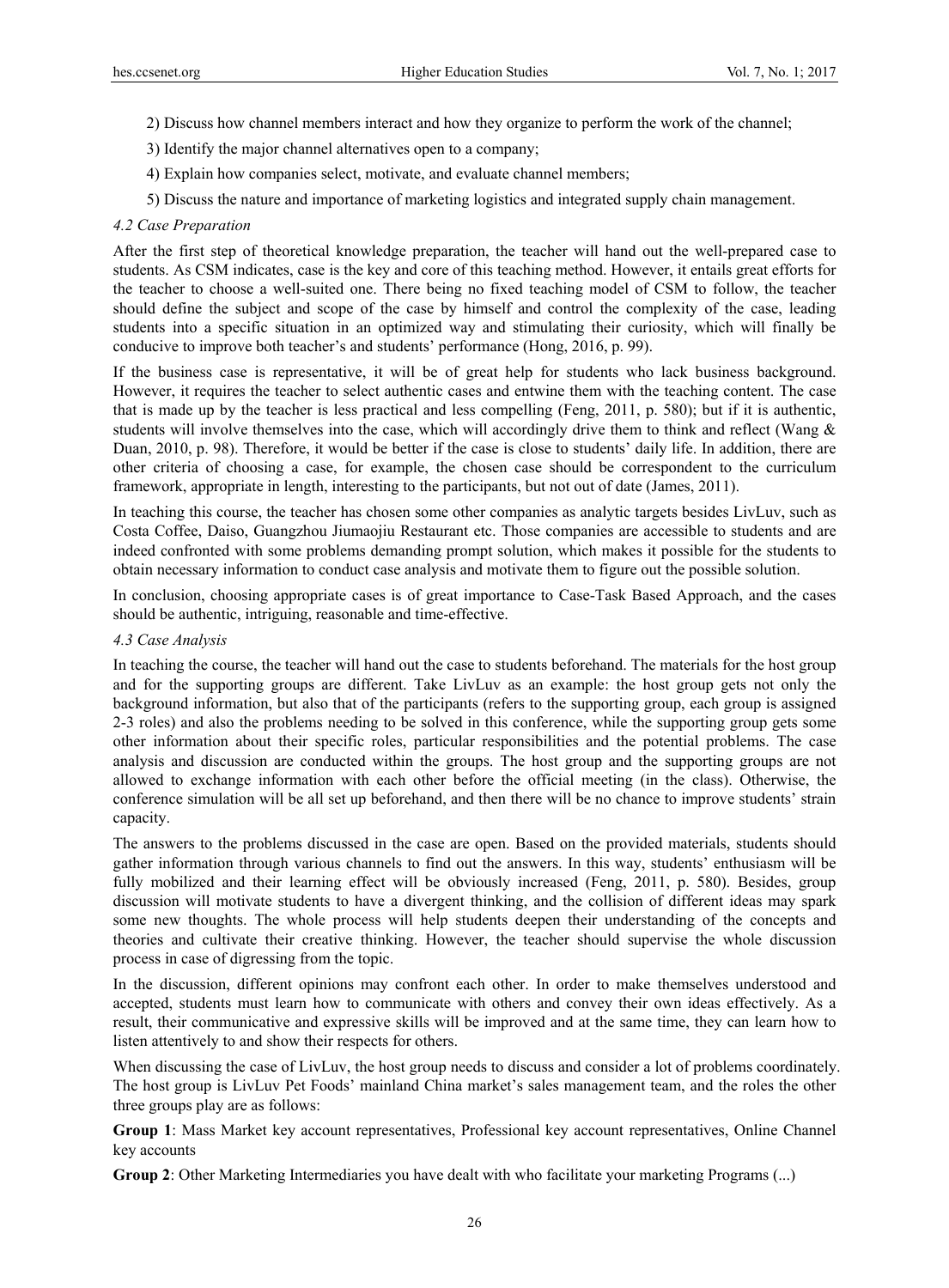## **Group 3**: Target end-consumer representatives (...)

This case is mainly about how the management team exchange information with stakeholders and how to surpass rivals with its good quality and relatively high prices. In the meeting, they should negotiate a proper price and figure out channel management strategies, and finally reach a consensus on future cooperation.

Being unable to communicate with supporting groups in advance, the host group must conceive all the possible questions that could be asked and seek a way to manage the channel, making sure that the products can be introduced to market successfully. For example, the online channels can promote the products by designing the marketing mix or providing seasonal discount.

In conclusion, during the case analysis, students can learn how to express themselves with proper language and how to be a good listener; therefore, their communication skills can be improved in an all-round way.

## *4.4 Case Presentation*

Presenting the case here is in the form of official meeting. Led by the host group, each role from each group has its say in this meeting and the discussion will center on the problems to be solved. Since the materials provided to the host group and the supporting groups are different, there exists information gap between two sides, which makes it necessary to communicate.

Language activities should engage learners in the meaningful and actual language use rather than the mechanical practice of language structures. The language use (communication) should be "meaningful", indicating that the language teaching should simulate the psychological process of a person in language activities. Each and every psychological process begins with the motivation of conveying information, and its essential mechanism is information gap. Only with information gap will the language be meaningful and the communication is necessary; and only by this means will students gain psychological experience of communication and acquire communicative competence (Wang & Duan, 2010, p. 98).

Under the guidance of the host group, all the problems that have been discussed will be presented in the meeting. To fill the information gap and reach a consensus within groups makes the communication meaningful and this process improve students' practical ability as well as their ability to use knowledge.

## *4.5 Case Summary*

The essence of CSM lies in how to apply the theory already learned in the case analysis and find out the possible solution. After the case presentation, teacher should point out the important points in the case as well as the achievements and limitations of the case presentation. In addition, to ensure students' participation, there should be a set of criteria to assess students' performance which will finally be quantified into scores (Feng, 2011, p. 580).

In summarizing the LivLuv case, the teacher firstly has a general comment on the whole process, and then points out the major problems existing in the case analysis. What's more, the whole class is required to score the host group according to certain predetermined criteria: 1) whether the goal of the meeting is achieved; 2) whether the host group is convincing; 3) whether the meeting has met your expectancy; 4) whether the meeting will influence your decision, etc. If time is sufficient, the teacher will ask some students to make a short comments on the whole meeting and invite suggestions from them.

## *4.6 Case Report Writing*

In the end, the host group needs to write an English report to analyze the case and put forward some possible solutions. In writing the report on LivLuv, the host group needs to analyze each and every stakeholders of the company, explaining how to cooperate with them to manage the marketing channels and fix the product prices for the purpose of maximizing the market shares. The most important point in this report is the marketing decision they made after the meeting. In order to substantiate the report and make it more convincing, it would be necessary to provide some data and examples and record the questions and answers from both sides in the meeting.

The students will encounter lots of problems in writing the report, for example, how to handle the details in the meeting, how to make the report more logically clear, etc. The teacher should guide students and familiarize them with the format of writing a report. Before writing a report, the students need to gather and evaluate literature information, which will lay a solid foundation for writing academic papers.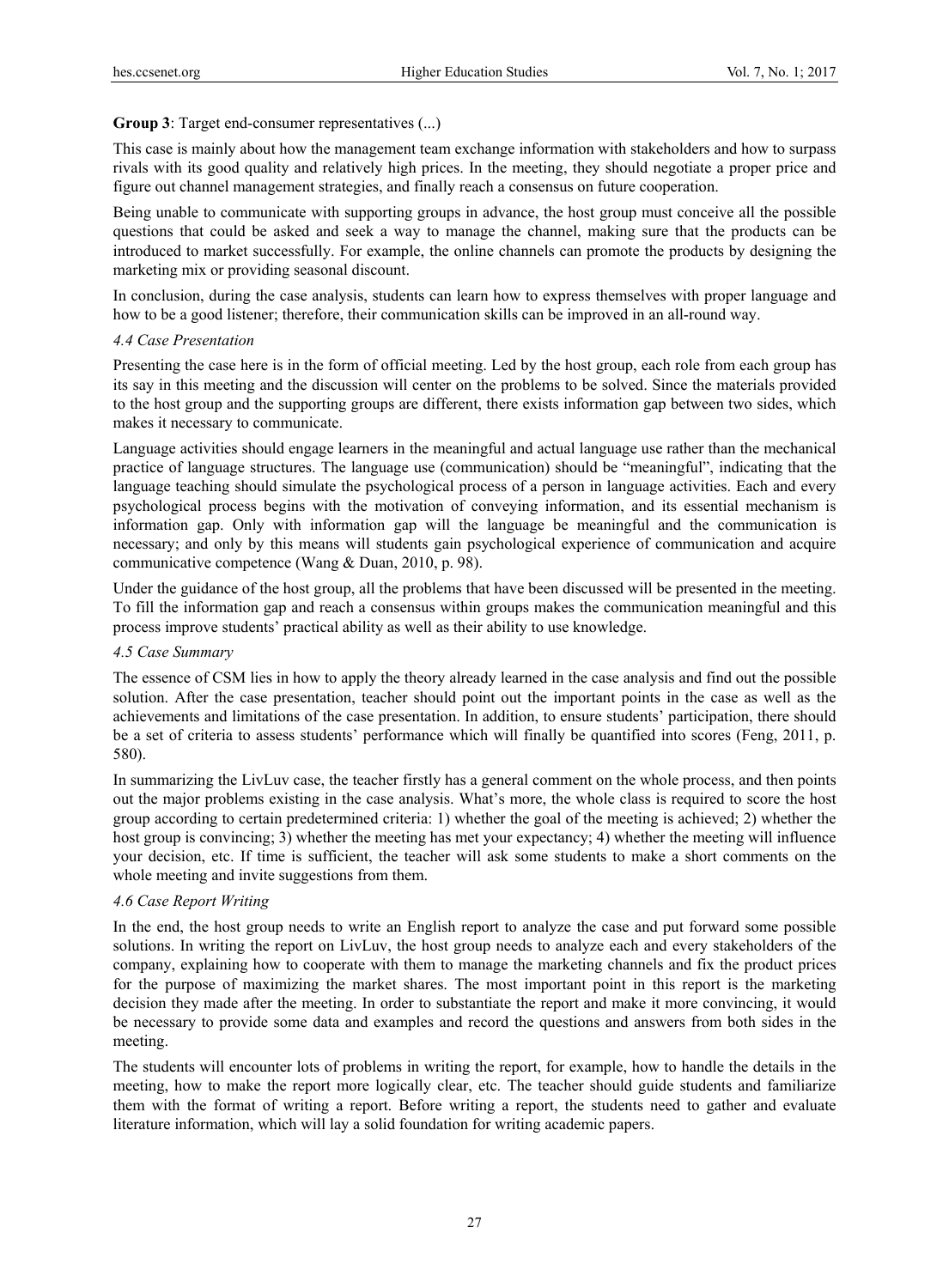### **5. The Advantages and Problems of Case-Task Based Approach**

Through the analysis of Case-Task Based Approach in the Marketing Course, we find that the approach itself has its advantages though there remain some problems to be solved.

The advantages of Case-Task Based Approach can be summarized as follows: 1) it can effectively improve students' communication skills and their ability to use knowledge; 2) it trains students to be a good listener and team player; 3) it bridges the gap between the theory and the practice, etc. The classroom activities based on real-life situation can build students' confidence and make them well-prepared when stepping into the business world (Gong, 2009, p. 148). Besides, exposing students to the real business environment will motivate them to analyze and solve problems, and can encourage them to work hard to acquire knowledge and hone their skills (Jiang, 2006, p. 58).

However, in the application of Case-Task Based Approach, there exist some concrete problems as showed in the following aspects:

#### 1) In aspect of students

Case-Task Based Approach has a high demand of students' comprehensive capacity. As English is the classroom language, it requires students to be quite proficient at English so as to follow the teacher, or else it would be rather difficult to understand some basic concepts and theories, let alone to put the theory into practice. Sometimes the teacher's intention is quite elusive and the case provided is too professional to understand, so the case presentation could be a far cry from teacher's expectancy.

### 2) In the aspect of teachers

Teachers have to attend to many difficulties in the teaching, such as choosing appropriate cases, using professional business language, making elusive theories easy understood (Chen, 2013, p. 44). Case-Task Based Approach requires a lot on the choosing and compiling of the cases. Teachers should not only consider students existing level of knowledge and language, but should also meet their demand and arouse their interests. In case presentation, teachers should have a holistic control over the discussion and ensure that it will progress smoothly. In the end of discussion, teachers should make a penetrating comments and incisive conclusion, ensuring that students could have a clear realization of their own performance.

However, in the class of the marketing course, we find that though the teacher spares no efforts to make the course interesting and instructive, not all the students accept and appreciate it. The problems are mainly reflected in the following aspects: 1) the teacher has overestimated students' language proficiency—the teacher speaks English too fast and students find it difficult to catch up, thus there are some problems in understanding the basic concepts; 2) the teacher offers students the cases with no further explanation, and students are confused about what to do and may digress from the topic; 3) when students do not live up to the teacher's expectancy, the teacher would appear to be very disappointed, which has greatly spoiled students' enthusiasm.

In order to solve the problems existing in Case-Task Based Approach, both technical measures and non-technical measures should be taken. On the technical level, students should improve their language skills and be well-prepared before the class (such as reading relevant Chinese materials to improve comprehension); teachers should optimize the design of the cases in practice, making it more accessible and less intimidating. On the non-technical level, students and teachers should enhance communication. Students should reflect to teachers in time when they have confusions; teachers should explain to students the objectives of Case-Task Based Approach as well as the way to conduct case analysis; teachers should also encourage students and boost their confidence, making them realized that case analysis is a critical thinking training-oriented activity rather than an answer-oriented activity (Dou, 2004, p. 21).

### **6. Conclusion**

Case-Task Based Approach is a comprehensive and innovative application of Case-Study Method and Task-Based Language Teaching. Task-Based Language Teaching involves three stages: 1) Pre-Task Preparation; 2) While-Task Process; 3) Post-Task Activity. Case-Study Method also entails three stages, that is, Case Introduction, Problem Presenting, and Problem Analyzing and Solving. Both of them fall into the category of Communicative Teaching Method. The combination of these two methods has made up for the deficiencies of each other. Based on previous study, this writing has a tentative summary of the teaching process of Case-Task Based Approach: 1) Theoretical knowledge preparation; 2) Cases preparation; 3) Case analysis; 4) Case presentation; 5) Case summary; 6) Case report writing, and then takes the marketing course offered in SEIB of GDUFS as an example to analyze that process as well as the strengths and weaknesses of this method. The problem of Case-Task Based Approach mainly lies in that the students' language proficiency is hard to predict